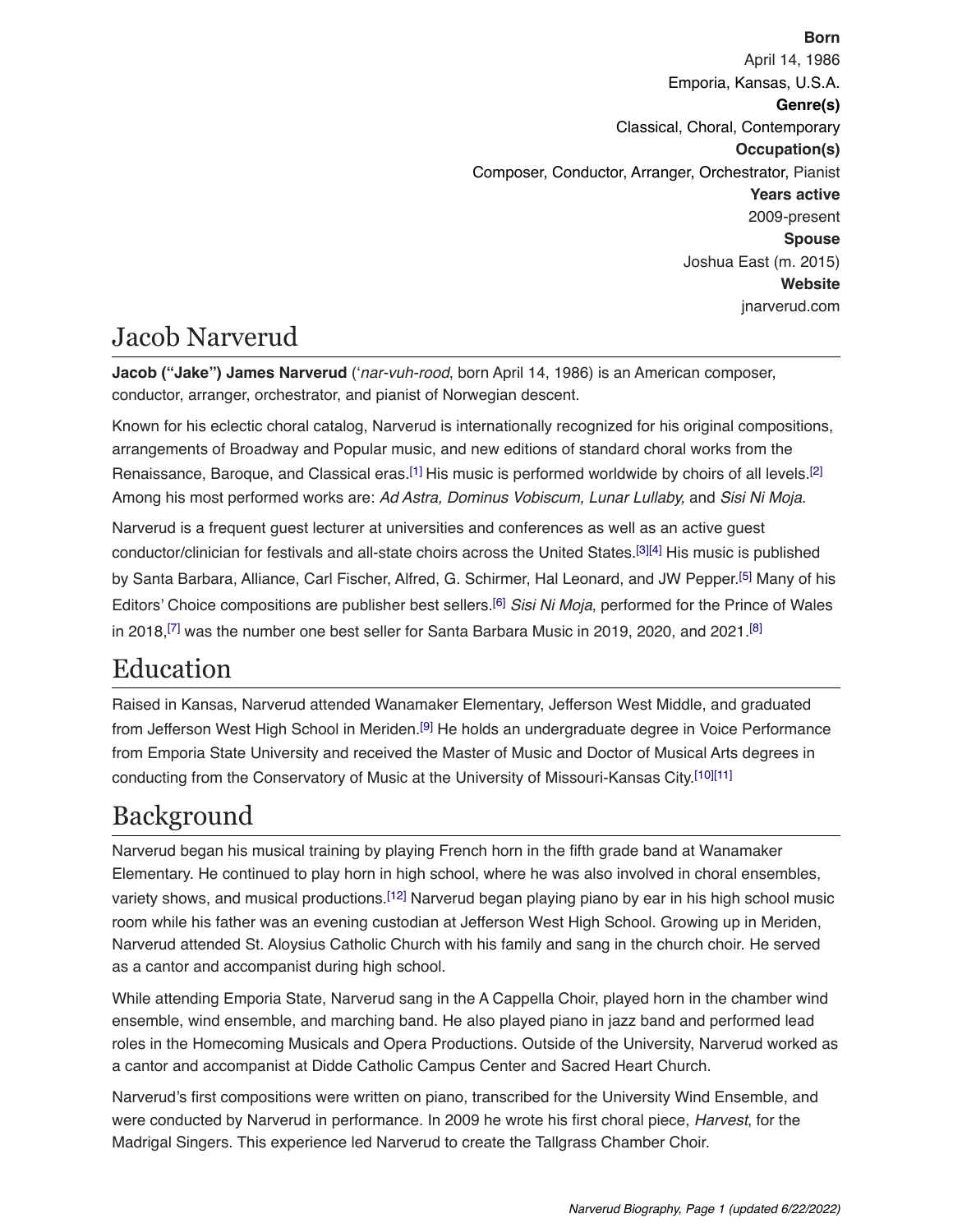## Tallgrass Chamber Choir

Narverud founded the Tallgrass Chamber Choir and Orchestra in 2009.[\[13\]](http://www.emporiagazette.com/news/article_ad4d52c4-f08c-11e2-95b1-10604b9f1ff4.html) Over the past decade the group has evolved into a professional ensemble of musicians from across the Great Plains[.\[14\]](http://www.osagecountyonline.com/archives/10917) Named after the Tallgrass Prairie National Preserve in the Flint Hills, their repertoire includes Gregorian chant, new editions of Renaissance and Baroque choral classics, and new works written by prominent national and international composers. The Tallgrass Chamber Choir was invited to perform at the American Choral Directors Association National Conference in 2021. They have recorded new works by composers Ivo Antognini, Daniel Elder, Ola Gjeilo, Elaine Hagenberg, Jacob Narverud, Mark Sirett, Rudi Tas, Josh Sparkman, Michael John Trotta, and Aidan Vass.

#### Career

Upon graduating, Narverud completed music directing internships with the Kansas City Starlight Theatre, where he conducted ensemble rehearsals and wrote orchestrations for the pit orchestras and gala events[.\[15\]](https://www.kcstarlight.com/about-us/history/broadway-shows) While in Kansas City, Narverud formed Amphion Tenor-Bass Ensemble,[\[16\]](https://info.umkc.edu/unews/amphion-gives-new-face-to-umkc-choirs/) performed with the Kansas City Chorale, played piano at American Heartland Theatre, and music directed at Shawnee Mission Theatre in the Park[.\[17\]](https://theatreinthepark.org/images/archive/2013-9TO5-The-Musical/9to5program.pdf) He appeared as a back-up singer with Ben Folds and the Kansas City Symphony in 2014.[\[18\]](https://www.thepitchkc.com/ben-folds-put-a-fresh-spin-on-the-kansas-city-symphony-last-night/)[\[19\]](https://www.youtube.com/watch?v=Alm35_1PibE)

From 2012 to 2016, Narverud served as the Founding Music Director for *Allegro con Spirito* Tenor-Bass ensemble, *Allegro Brillante* mixed ensemble, and was also the Composer-in-Residence with the Allegro Choirs of Kansas City. During this time he also taught choir at Lawrence Free State High School before serving as the Interim Director of Choral Activities at Emporia State University in 2015.[\[20\]](https://www.fsfreepressonline.com/news/2013/08/23/nineteen-new-teachers-enter-free-states-doors/) After completing his doctorate, Narverud sang with the Manhattan Chorale in New York City and served on faculty at Molloy College where he taught music history, orchestration, and conducting. He became a full-time composer in 2019 and resides on a farm in Maple Hill, Kansas. Narverud is a member of the American Society of Composers, Authors, and Publishers.[\[22\]](http://www.alliancemusic.com/peopledetails.cfm?iPeopleID=190)

## Albums

Narverud was commissioned by conductor Judith Clurman to write the music and lyrics for the title track of the Sono Luminus/Naxos Records album "Season of Light" in 2016, where he worked alongside producer David Frost and composers John Bucchino, Stephen Schwartz, and David Chase.[\[23\]](https://www.huffpost.com/entry/post_13783_b_13636780)[\[24\]](https://www.sonoluminus.com/store/season-of-light)[\[25\]](https://www.broadwayworld.com/bwwmusic/article/Judith-Clurmans-Essential-Voices-USA-to-Release-SEASON-OF-LIGHT-Holiday-Recording-20161110) Narverud has also released several singles with the Tallgrass Chamber Choir[.\[26\]](https://open.spotify.com/artist/1tsfeeZBsGTMDkNd7yMqDi)

## Style

Narverud's original music is often programmatic and rooted in lyrics with nature and seasonal themes[.\[28\]](https://www.jwpepper.com/Harvest/10586693.item#/submit) He sets both Sacred and Secular texts in languages including Latin, English, Swahili, German, and Italian. Narverud has set poems by Francis Ledwidge, Rainer Maria Rilke, Sara Teasdale, Bette Milleson James, Charles Anthony Silvestri, and Bryan Welch. One of Narverud's principal collaborators for new texts is poet Robert Bode, who was also his conducting professor at the Conservatory in Kansas City.

Narverud's music is often highly rhythmic and written in a popular song style.[\[29\]](https://sbmp.com/SR2.php?CatalogNumber=1338) His slower pieces contain elements of chant, rubato, and word painting[.\[30\]](https://acda.org/files/choral_journals/CJNov19.pdf)[\[31\]](https://www.jwpepper.com/Symbols/11193297.item#/submit) He frequently utilizes harmonies based on close dissonances of a minor second or a major/minor ninth, unresolved major triads with an added fourth scale degree, tonality shifts, and quartal harmonies[.\[32\]](https://www.jwpepper.com/A-Joyful-Noise/11193308.item#/submit) His music also contains strong melodies, parallel motion in the voices, cadences at the open fifth, dense chords, frequent meter changes, irregular and elongated phrase lengths, and ostinato patterns[.\[33\]](https://www.jwpepper.com/Exsultate/10956688.item#/submit)[\[34\]](https://www.giamusic.com/store/resource/o-salutaris-print-ww1792)[\[35\]](https://www.jwpepper.com/Healing-Heart/11165735.item#/submit) Narverud's music is often self-edited and includes specific articulations, breath marks, and frequent use of tenuto markings to indicate stressed notes and syllables.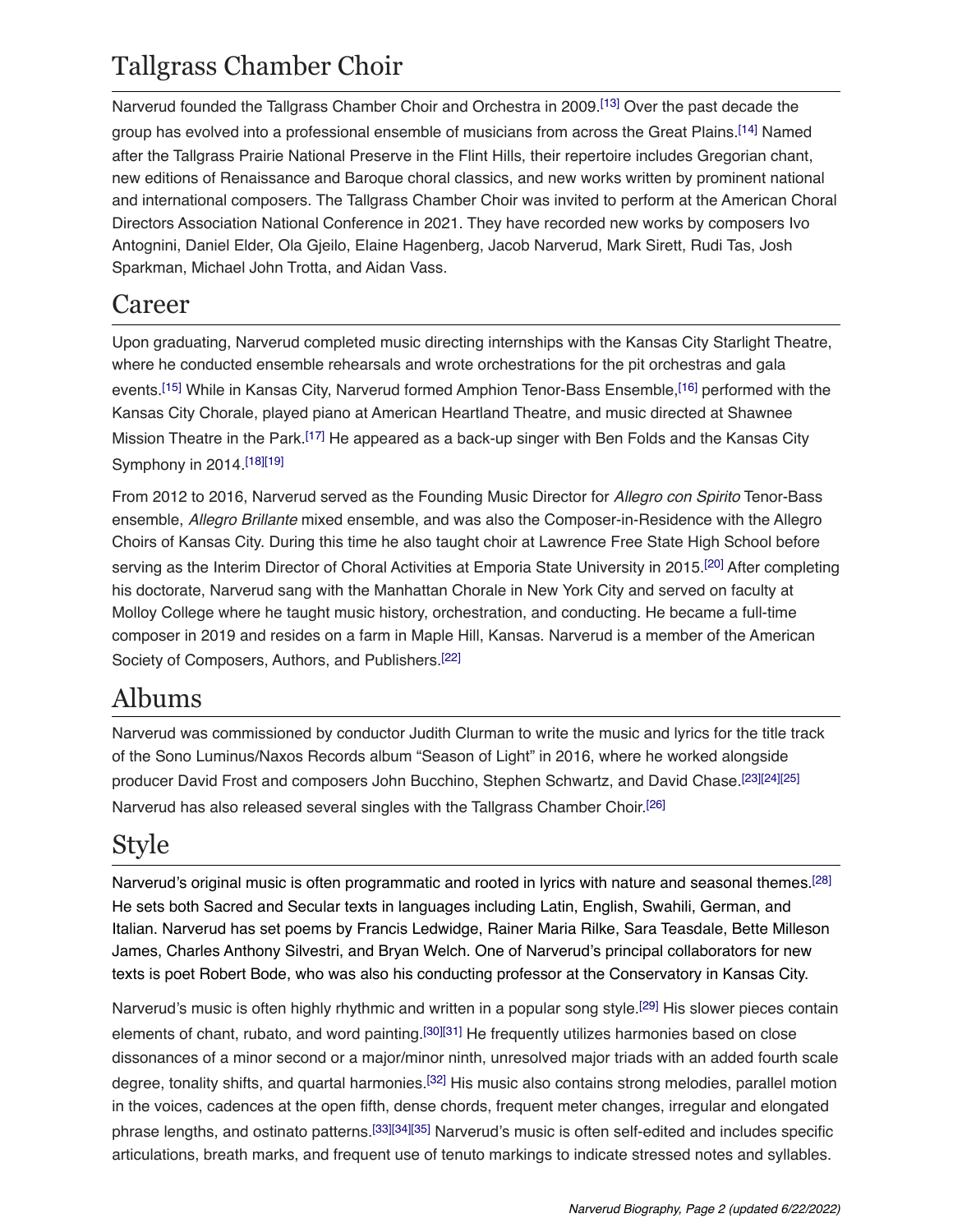## **Choral Compositions**

| <b>Title</b>        | <b>Choral</b><br>Voicing(s)/<br><b>Instrumentation</b>                                                                                             | <b>Duration</b>  | <b>Text Source/</b><br>Poet                 | Commissioning<br><b>Ensemble/Year</b><br>Composed                                                                                                                          | Publisher/<br><b>Copyright Year</b>                                                                                         |
|---------------------|----------------------------------------------------------------------------------------------------------------------------------------------------|------------------|---------------------------------------------|----------------------------------------------------------------------------------------------------------------------------------------------------------------------------|-----------------------------------------------------------------------------------------------------------------------------|
| A Joyful Noise      | SATB divisi, a<br>cappella                                                                                                                         | $4 \text{ min.}$ | Psalm 95                                    | A Song of Triumph<br>(Original Title):<br>Emporia State<br>University A Cappella<br>Choir, Kansas (2010)                                                                   | Santa Barbara<br>Music Publishing,<br>Inc. (2011)<br>New Edition:<br>JN Music/JW<br>Pepper (2020)                           |
| A Patch of<br>Light | SATB, piano<br>SAB, piano<br>SSA(A), piano<br>TTBB, piano<br>Two-Part, piano<br>String Quartet,<br>opt. Synth, Guitar,<br>Bass Guitar, Drum<br>Set | 4 min.           | Robert Bode                                 | TTBB: Knoxville<br>Men's Chorus,<br>Tennessee (2019)                                                                                                                       | JW Pepper (2020)                                                                                                            |
| Abend               | SATB divisi, a<br>cappella                                                                                                                         | 3 min.           | Rainer Maria<br>Rilke                       | Tallgrass Chamber<br>Choir (2019)                                                                                                                                          | Hal Leonard<br>Corporation<br>(2021)                                                                                        |
| Ad Astra            | SATB, piano<br>Three-Part (opt.<br>Baritone), piano<br>SSA, piano<br>TBB, piano<br>SA, piano<br>Two-Part Mixed<br>(opt. Alto), piano               | 3 min.           | Kansas State<br>Motto,<br>Jacob<br>Narverud | Three-Part: Lakewood<br>Middle School Choirs,<br>Overland Park, Kansas<br>(2017)<br>SATB: 2020 Kansas<br>All-State Honor Choir<br>(2019)<br>TBB: UConn Glee Club<br>(2020) | Carl Fischer<br>Music (Three-<br>Part: 2018, SSA:<br>2019, SATB:<br>2019, TBB: 2021,<br>SA: 2023, Two-<br>Part Mixed: 2023) |
| Adoramus Te         | SATB, a cappella                                                                                                                                   | 1 min.           | Traditional<br>Latin                        | Saitama Sakae High<br>School Chorus Club,<br>Japan (2022)                                                                                                                  | Unpublished<br>manuscript (2022)                                                                                            |
| Agnus Dei           | SATB divisi, a<br>cappella                                                                                                                         | 5 min.           | Latin Mass<br>Ordinary                      | 2017                                                                                                                                                                       | Santa Barbara<br>Music Publishing,<br>Inc. $(2017)$                                                                         |
| Ah, Sunflower       | SATB, cello                                                                                                                                        | $3$ min.         | William Blake                               | <b>East Tennessee State</b><br>University Chorale<br>(2022)                                                                                                                | TBD (2023)                                                                                                                  |
| Alleluia            | SATB divisi, a<br>cappella                                                                                                                         | $2 \text{ min.}$ | Traditional<br>Latin                        | Allegro Brillante,<br>Bonner Springs, Kansas<br>(2014)                                                                                                                     | <b>Alliance Music</b><br>Publications<br>(2016)                                                                             |
| August              | SATB divisi, a<br>cappella                                                                                                                         | $3$ min.         | Francis<br>Ledwidge                         | Tallgrass Chamber<br>Choir (2022)                                                                                                                                          | Santa Barbara<br>Music Publishing,<br>Inc. $(2022)$                                                                         |
| Be the Change       | SATB, piano<br>SSA, piano<br>TTBB, piano<br>SAB, piano                                                                                             | $4 \text{ min.}$ | Jacob<br>Narverud                           | <b>SATB: Heartland Youth</b><br>Choir, DesMoines, Iowa<br>(2018)<br>SAB: Voices in the<br>Laurel Youth Choirs,<br>North Carolina (2021)                                    | Santa Barbara<br>Music Publishing,<br>Inc. (SATB, SSA,<br>TTBB: 2019,<br>SAB: 2021)                                         |
| Cantate             | SATB divisi, a<br>cappella                                                                                                                         | 1.5 min.         | Traditional<br>Latin                        | Saitama Sakae High<br>School Chorus Club,<br>Japan (2021)                                                                                                                  | Carl Fischer<br>Music (2022)                                                                                                |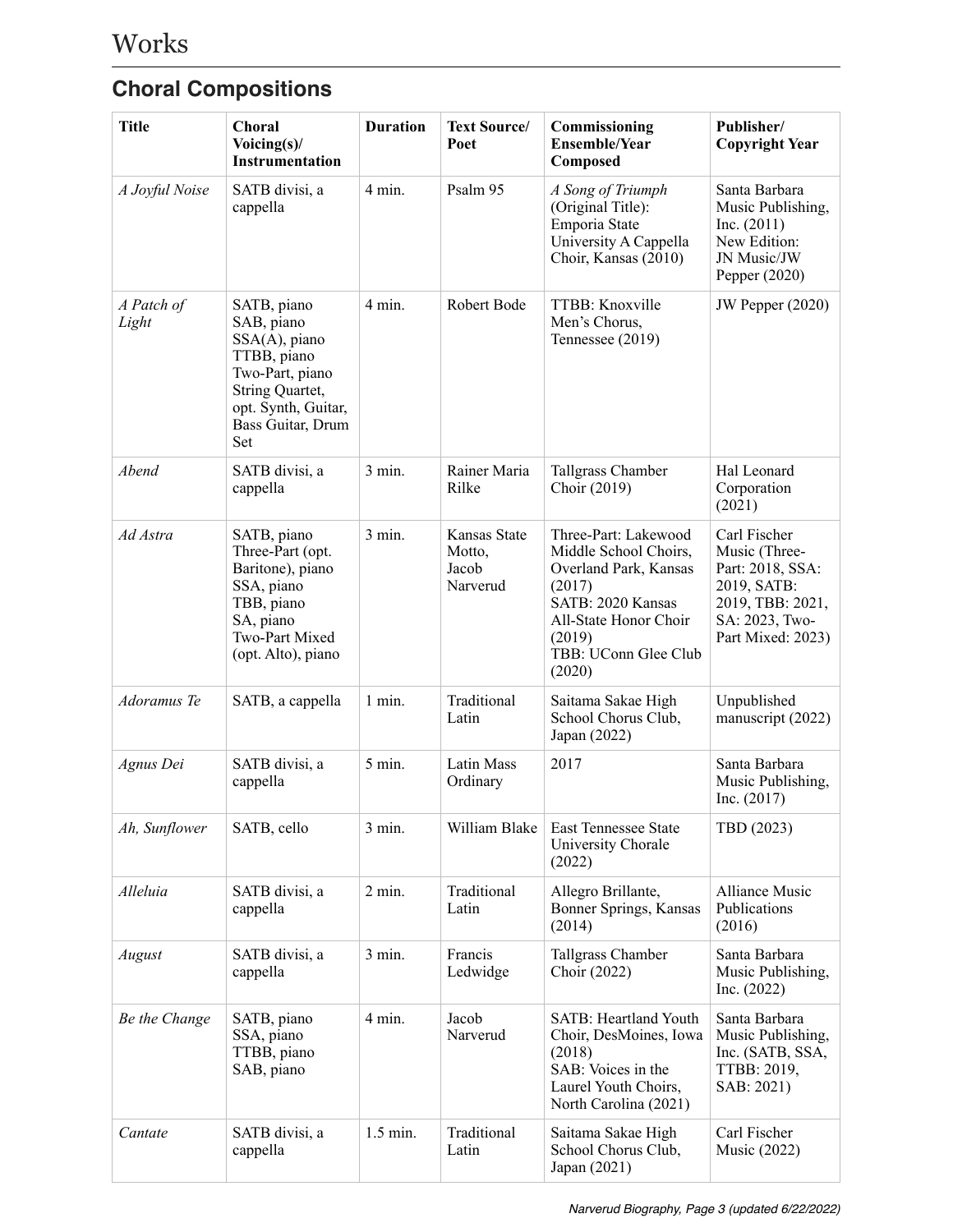| Child of My<br>Heart               | SSA, piano, cello                                                                                   | 4.5 min.          | <b>Bette</b><br>Milleson<br>James            | Allegro con Brio,<br>Bonner Springs, Kansas<br>(2013)                                                                                      | Santa Barbara<br>Music Publishing,<br>Inc. (2014)                            |
|------------------------------------|-----------------------------------------------------------------------------------------------------|-------------------|----------------------------------------------|--------------------------------------------------------------------------------------------------------------------------------------------|------------------------------------------------------------------------------|
| Cónditor Alme<br>Síderum           | SATB divisi with<br>Baritone Solo/Soli,<br>a cappella                                               | $5$ min.          | Medieval<br>Latin                            | Saitama Sakae High<br>School Chorus Club,<br>Japan (2021)                                                                                  | <b>Alliance Music</b><br>Publications<br>(2022)                              |
| Dance Your<br>Dance                | SATB, piano<br>SSA, piano                                                                           | 3.5 min.          | Robert Bode                                  | SATB: Prairie Voices,<br>Aurora, Colorado<br>(2017)                                                                                        | Carl Fischer<br>Music (SATB:<br>2018, SSA: 2019)                             |
| Dominus<br>Vobiscum                | SATB, a cappella<br>SAB, a cappella<br>SSA, a cappella<br>TBB, a cappella                           | $4 \text{ min}$ . | Traditional<br>Latin                         | SSA: Allegro con Brio,<br>Bonner Springs, Kansas<br>(2013)<br>TBB: (2014)<br>SAB: (2014)<br><b>SATB: Tallgrass</b><br>Chamber Choir (2018) | Carl Fischer<br>Music (SSA:<br>2015, TBB: 2016,<br>SAB: 2017,<br>SATB: 2020) |
| Exsultate                          | SATB divisi, a<br>cappella                                                                          | $2.5$ min.        | Traditional<br>Latin                         | <b>Western Connecticut</b><br>State University Choir<br>(2017)                                                                             | <b>Alliance Music</b><br>Publications<br>(2019)                              |
| Gravitas                           | SATB, piano                                                                                         | $4 \text{ min.}$  | Jacob<br>Narverud                            | Fairfield, Ohio High<br>School Choral Program<br>(2020)                                                                                    | Santa Barbara<br>Music Publishing,<br>Inc. (2021)                            |
| Harvest                            | SATB divisi, a<br>cappella                                                                          | 2.5 min.          | Jacob<br>Narverud                            | Emporia State<br>University Madrigal<br>Singers, Kansas (2008)                                                                             | Carl Fischer<br><b>Music</b> (2016)                                          |
| <b>Healing Heart</b>               | SATB divisi, a<br>cappella                                                                          | 4.5 min.          | Robert Bode                                  | Brecksville-Broadview<br>Heights High School<br>Chamber Choir, Ohio<br>(2018)                                                              | <b>Walton Music</b><br>(2020)                                                |
| Hodie                              | SATB, piano, body<br>percussion<br>SSA, piano, body<br>percussion<br>TBB, piano, body<br>percussion | $3$ min.          | Traditional<br>Latin                         | <b>Bowling Green State</b><br>University Chorus,<br>Ohio (2019)                                                                            | Santa Barbara<br>Music Publishing,<br>Inc. $(2020)$                          |
| Hope for the<br>World (We<br>Sing) | SATB, piano                                                                                         | $3$ min.          | Robert Bode                                  | Ohio District 10 High<br>School Honor Choir<br>(2016)                                                                                      | Santa Barbara<br>Music Publishing,<br>Inc. $(2016)$                          |
| I Am                               | SATB divisi, a<br>cappella                                                                          | 4 min.            | Charles<br>Anthony<br>Silvestri              | Lawrence Free State<br>High School Chamber<br>Choir (2015)                                                                                 | G. Schirmer, Inc.<br>(2015)                                                  |
| I Hear Oceans                      | SATB, piano<br>SSA, piano                                                                           | $4 \text{ min.}$  | Robert Bode                                  | SSA: South Salem High<br>School Choir, Oregon<br>(2015)                                                                                    | Shawnee Press/<br>Hal Leonard<br>Corporation<br>(2016)                       |
| In Paradisum                       | SATB, piano<br>SSAA, piano                                                                          | $4 \text{ min.}$  | Traditional<br>Latin                         | Frontier Trail Choirs,<br>Olathe, Kansas (2022)                                                                                            | Alfred Music<br>(2023)                                                       |
| In the Silence                     | SATB, piano                                                                                         | 4.5 min.          | Robert Bode                                  | Washburn Rural High<br>School Chorale,<br>Topeka, Kansas (2015)                                                                            | Santa Barbara<br>Music Publishing,<br>Inc. $(2015)$                          |
| Kuimba Nafsi<br>Yangu              | SSATBB, piano,<br>opt. djembes<br>SSAA (opt. divisi),<br>piano, opt.<br>djembes                     | $2 \text{ min.}$  | Traditional<br>Swahili,<br>Jacob<br>Narverud | SSATBB: Allegro<br>Choirs of Kansas City<br>(2015)                                                                                         | Carl Fischer<br>Music (SSATBB:<br>2016, SSAA:<br>2023)                       |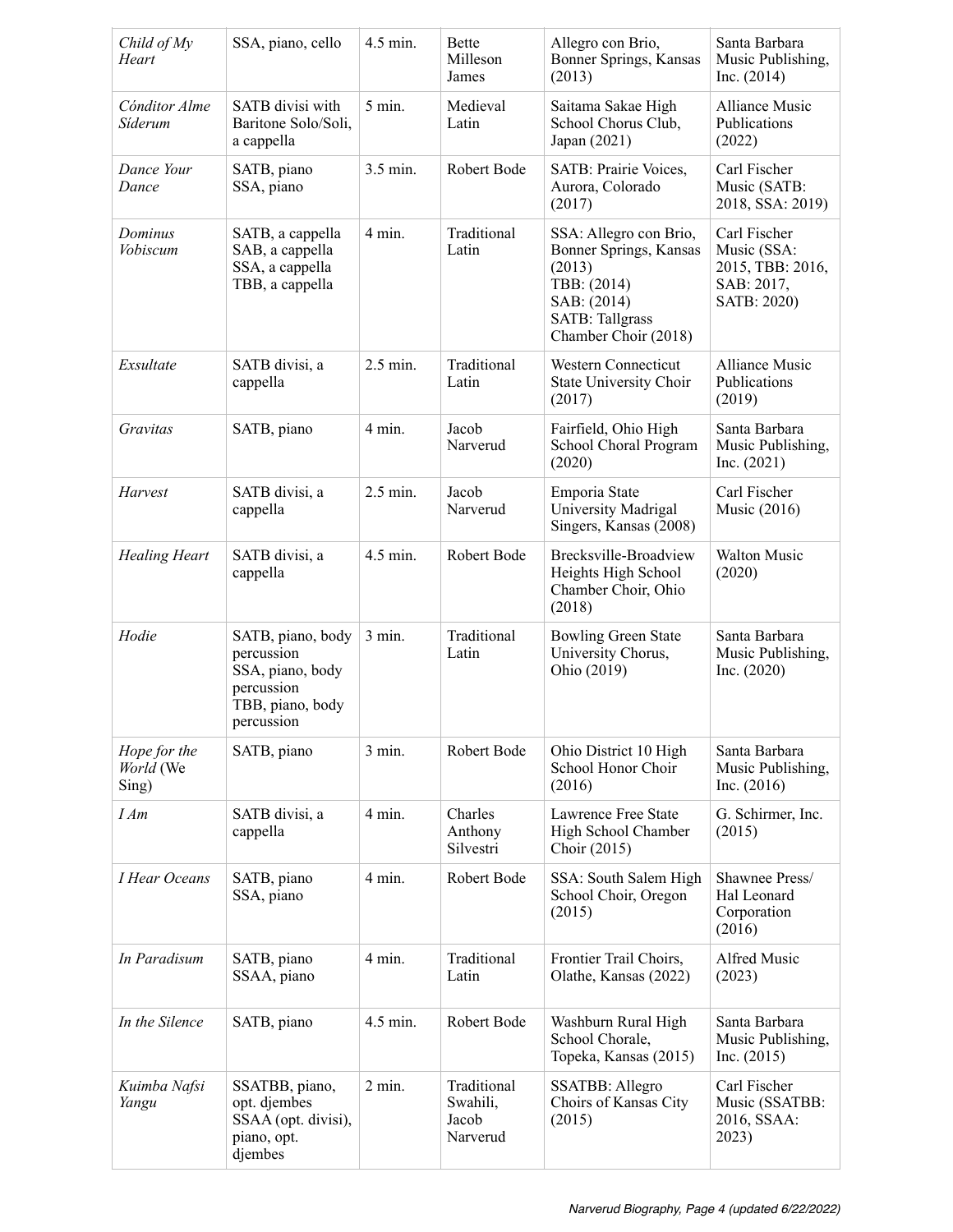| Lakeside<br>Lullaby                                                                                                      | SATB, piano<br>$SSA(A)$ , piano                             | 4 min.           | Jacob<br>Narverud                                        | SSA(A): Friendswood<br>Choir, Texas (2021)<br>SATB: Bradley<br>University Chorale,<br>Illinois $(2022)$                              | JW Pepper (2022)                                                                    |
|--------------------------------------------------------------------------------------------------------------------------|-------------------------------------------------------------|------------------|----------------------------------------------------------|--------------------------------------------------------------------------------------------------------------------------------------|-------------------------------------------------------------------------------------|
| Laudate<br>Dominum                                                                                                       | SATB, piano                                                 | $3$ min.         | Traditional<br>Latin                                     | <b>CODA Concerts, New</b><br><b>York City (2021)</b>                                                                                 | Hal Leonard<br>Corporation<br>(2022)                                                |
| Let the Music<br>Fill Your Soul                                                                                          | SATB, piano, horn<br>TTBB, piano, horn                      | $3$ min.         | Robert Bode                                              | <b>SATB: Platte County</b><br>High School Chamber<br>Choir, Missouri (2017)<br>TTBB: 2019 Alabama<br>All-State Honor Choir<br>(2018) | Hal Leonard<br>Corporation<br>(2018)                                                |
| Life                                                                                                                     | SATB divisi, a<br>cappella                                  | $3$ min.         | Sara Teasdale                                            | East Central Kansas<br>Music Educators<br><b>Association High</b><br>School Mixed Honor<br>Choir (2021)                              | Carl Fischer<br><b>Music</b> (2022)                                                 |
| Locus Iste                                                                                                               | SA(T)B, organ,<br>horn                                      | 6 min.           | Traditional<br>Latin                                     | Sacred Heart Catholic<br>Church, Emporia,<br>Kansas (2012)                                                                           | <b>JW Pepper (2019)</b>                                                             |
| Loomis Creek                                                                                                             | SATB divisi, a<br>cappella                                  | $4 \text{ min.}$ | Jacob<br>Narverud                                        | The Kinkaid School,<br>Houston, Texas (2019)                                                                                         | <b>Alliance Music</b><br>Publications<br>(2022)                                     |
| Lunar Lullaby                                                                                                            | SATB, piano<br>SA, piano<br>TTBB, piano                     | 4 min.           | Kathleen<br>Nicely,<br>Joshua East,<br>Jacob<br>Narverud | SA: Allegro con Brio,<br>Bonner Springs, Kansas<br>(2014)<br>TTBB: St. Olaf Viking<br>Chorus, Northfield,<br>Minnesota (2018)        | Santa Barbara<br>Music Publishing,<br>Inc. (SA: 2015,<br>SATB: 2017,<br>TTBB: 2018) |
| May Wind<br>(Set Me Free)                                                                                                | SSA(A), piano                                               | $3$ min.         | Sara Teasdale                                            | Oklahoma 2022 All-<br>State Chorus (2021)                                                                                            | Santa Barbara<br>Music Publishing,<br>Inc. $(2022)$                                 |
| Missa de<br>Cinque Terre<br>I. Riomaggiore<br>II. Manarola<br>III. Corniglia<br>IV. Vernazza<br>V. Monterosso<br>al Mare | SATB divisi, a<br>cappella                                  | 20 min.          | Latin Mass<br>Ordinary                                   | 2017                                                                                                                                 | Santa Barbara<br>Music Publishing,<br>Inc. $(2017)$                                 |
| Morningsong                                                                                                              | SSATB, piano,<br>opt. flute<br>SSA(A), piano,<br>opt. flute | $3$ min.         | Sharon<br>Augsburger                                     | Red Rose Children's<br>Choir and Alumni,<br>Illinois $(2020)$                                                                        | Santa Barbara<br>Music Publishing,<br>Inc. $(2022)$                                 |
| Nothing Left to<br>Say                                                                                                   | SATB divisi,<br>piano, cello                                | $5 \text{ min.}$ | Jacob<br>Narverud                                        | Gratus Chamber Choir,<br>Kansas City, Missouri<br>(2012)                                                                             | Unpublished<br>manuscript (2012)                                                    |
| Omnia Sol<br>Temperat<br>I. Omnia Sol<br>temperat<br>II. Rerum tanta<br>novitas<br>III. Ama me<br>fideliter              | SATB divisi, a<br>cappella, opt. cello                      | $6 \text{ min.}$ | Traditional<br>Latin                                     | Saitama Sakae High<br>School Chorus Club,<br>Japan (2022)                                                                            | TBD (2023)                                                                          |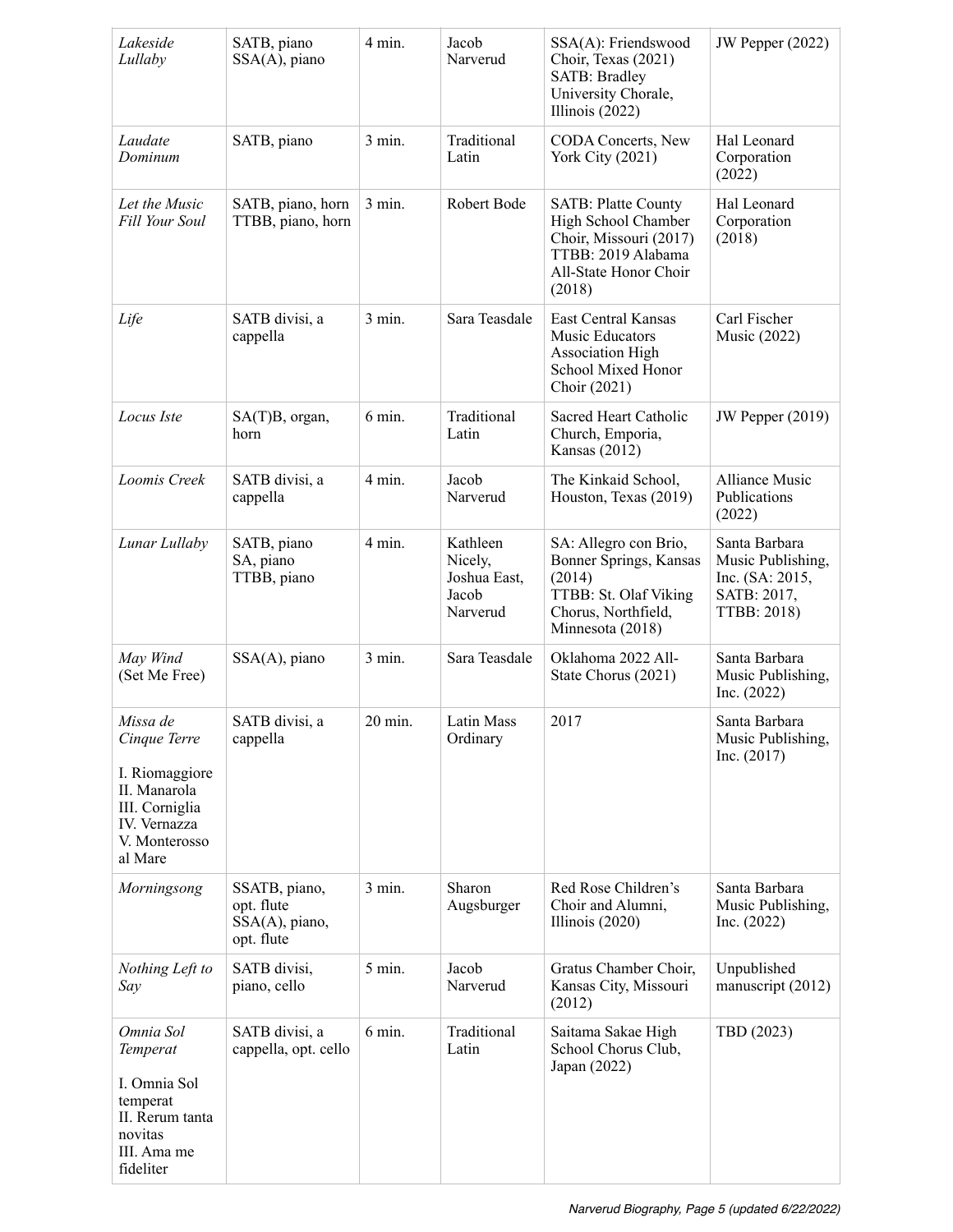| O Quam<br>Gloriosum    | SATB divisi, piano<br>SSA, piano<br>TBB, piano                                                                                                                                          | 3 min.           | Traditional<br>Latin                                             | SATB: 2021 Texas All-<br>State Honor Choir<br>(2019)                                                                                               | Carl Fischer<br>Music<br>(SSA: 2020,<br>SATB: 2021,<br>TBB: 2023)                                                                                         |
|------------------------|-----------------------------------------------------------------------------------------------------------------------------------------------------------------------------------------|------------------|------------------------------------------------------------------|----------------------------------------------------------------------------------------------------------------------------------------------------|-----------------------------------------------------------------------------------------------------------------------------------------------------------|
| O Salutaris            | SATB divisi, a<br>cappella                                                                                                                                                              | $5 \text{ min.}$ | Verbum<br>Supernum<br>Prodiens;<br>Thomas<br>Aquinas             | Lockport Township<br>High School A Cappella<br>Choir (2018)                                                                                        | Walton Music<br>(2020)                                                                                                                                    |
| Peace Flows<br>Into Me | SATB, piano,<br>djembe                                                                                                                                                                  | 3 min.           | Sara Teasdale                                                    | Traverse City, Michigan<br><b>All-District Choral</b><br>Clinic Week (2022)                                                                        | JW Pepper (2023)                                                                                                                                          |
| <b>Sanctus</b>         | SATB divisi, a<br>cappella                                                                                                                                                              | $5$ min.         | Latin Mass<br>Ordinary                                           | 2017                                                                                                                                               | Santa Barbara<br>Music Publishing,<br>Inc. $(2019)$                                                                                                       |
| Season of Light        | SATB divisi, a<br>cappella                                                                                                                                                              | 2.5 min.         | Jacob<br>Narverud                                                | Essential Voices USA,<br>New York, New York<br>(2016)                                                                                              | G. Schirmer, Inc.<br>(2016)                                                                                                                               |
| Sisi Ni Moja           | SATB, piano,<br>djembe<br>SSAA, piano,<br>djembe<br>SA, piano, djembe<br>TBB, piano,<br>djembe<br>SAB, piano,<br>djembe<br>Two-Part Mixed,<br>piano, djembe<br>Unison, piano,<br>djembe | $4 \text{ min.}$ | Traditional<br>Swahili,<br>Jacob<br>Narverud                     | SATB: Michigan State<br>University Children and<br>Youth Choirs (2015)<br>SAB: South Australian<br>Primary Schools'<br>Festival of Music<br>(2021) | Santa Barbara<br>Music Publishing,<br>Inc. (SATB: 2015,<br>SA: 2017, TBB:<br>2017, SAB: 2021,<br>SSAA: 2022,<br>Two-Part Mixed:<br>2022, Unison:<br>2022) |
| Song of the<br>Sound   | SATB, piano                                                                                                                                                                             | $4 \text{ min.}$ | Robert Bode                                                      | <b>SATB: Port Washington</b><br>School District, New<br>York (2019)                                                                                | Carl Fischer<br><b>Music</b> (2021)                                                                                                                       |
| Stone                  | SATB divisi,<br>electronic track,<br>percussion                                                                                                                                         | 3 min.           | Robert Bode<br>(Collaboration)<br>with<br>composer<br>Ryan Main) | University of Missouri-<br>Kansas City<br><b>Conservatory Singers</b><br>(2011)                                                                    | Alliance Music<br>Publications<br>(2017)                                                                                                                  |
| Symbols                | SATB, piano                                                                                                                                                                             | $3$ min.         | Rainer Maria<br>Rilke                                            | McNeil High School<br>Chamber Singers,<br>Austin, Texas (2019)                                                                                     | Santa Barbara<br>Music Publishing,<br>Inc. $(2021)$                                                                                                       |
| The Beast Flies<br>On  | TTBB, piano (with<br>opt. piano descant)<br>SATB divisi, piano<br>(with opt. piano<br>descant)                                                                                          | $3$ min.         | Robert Bode                                                      | TTBB: East Tennessee<br><b>State University</b><br>BucsWorth Choir<br>(2021)                                                                       | Hal Leonard<br>Corporation<br>(2022)                                                                                                                      |
| The Missouri           | SATB divisi, a<br>cappella                                                                                                                                                              | 3.5 min.         | Patrick<br>Valentine                                             | T.F. Riggs High School<br>Chamber Choir, Pierre,<br>South Dakota (2022)                                                                            | TBD (2023)                                                                                                                                                |
| The Song We<br>Sing    | SATB, a cappella<br>TTBB, a cappella                                                                                                                                                    | 3.5 min.         | Robert Bode                                                      | TTBB: Heartland Men's<br>Chorus, Kansas City,<br>Missouri (2018)                                                                                   | Santa Barbara<br>Music Publishing,<br>Inc. $(2019)$                                                                                                       |
| The Weaver             | SATB, piano                                                                                                                                                                             | $4 \text{ min.}$ | Bryan Welch                                                      | Heartland Men's<br>Chorus, Kansas City,<br>Missouri; Lawrence<br>Children's Choir,<br>Kansas (2014)                                                | Santa Barbara<br>Music Publishing,<br>Inc. (2015)                                                                                                         |

*Narverud Biography, Page 6 (updated 6/22/2022)*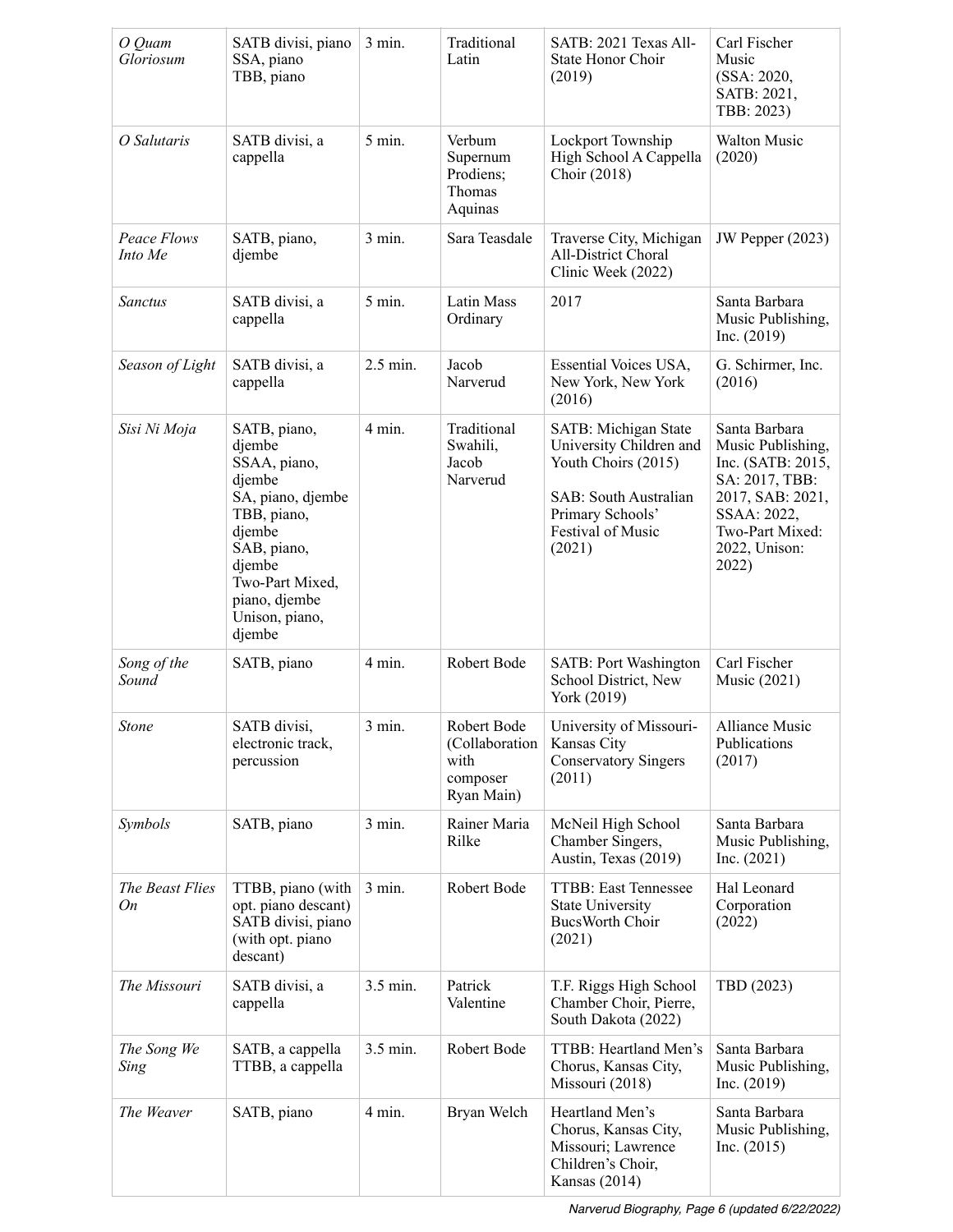| <i>This Grass</i>              | TTBB, piano                                 | $4 \text{ min}$ . | Robert Bode           | Heartland Men's<br>Chorus, Kansas City,<br>Missouri; Turtle Creek<br>Chorale, Dallas, Texas<br>(2017) | Alliance Music<br><b>Publications</b><br>(2018)   |
|--------------------------------|---------------------------------------------|-------------------|-----------------------|-------------------------------------------------------------------------------------------------------|---------------------------------------------------|
| Today's Hope                   | SAB, piano<br>Two-Part, piano               | $3 \text{ min}$ . | Gabrielle<br>Marshall | The Steward School<br>Choir Program,<br>Richmond, Virginia<br>(2022)                                  | Alfred Music<br>(2023)                            |
| Veni Sancte<br><i>Spiritus</i> | SATB divisi, a<br>cappella, buffalo<br>drum | $2.5$ min.        | Stephen<br>Langton    | Edwin O. Smith High<br>School Chamber<br>Singers, Storrs,<br>Connecticut (2019)                       | Alliance Music<br><b>Publications</b><br>(2019)   |
| You Are the<br>Song            | SSA, piano                                  | $3 \text{ min}$ . | Robert Bode           | <b>Trinity Springs Varsity</b><br>Treble Choir, Texas<br>(2018)                                       | Santa Barbara<br>Music Publishing.<br>Inc. (2019) |

### **Wind Ensemble Compositions**

| Title                     | <b>Instrumentation</b> | <b>Duration</b>   | <b>Commissioning Ensemble/Year</b><br>Composed                                                          | Publisher/Copyright<br>Year          |
|---------------------------|------------------------|-------------------|---------------------------------------------------------------------------------------------------------|--------------------------------------|
| <i>Meteorol</i>           | Wind Ensemble          | $12 \text{ min.}$ | Emporia State University Wind<br>Ensemble, Kansas (2009)                                                | Unpublished<br>manuscript (2009)     |
| <b>Summer</b><br>Unending | Wind Ensemble          | $5 \text{ min.}$  | Emporia State University Wind<br>Ensemble, Kansas (2007)                                                | Wingert-Jones<br>Publications (2009) |
| Time's Quiet<br>Passing   | Wind Ensemble          | $4 \text{ min}$ . | Days Go By (Original Title):<br>Jefferson West High School Concert<br>Band, Meriden, Kansas (2004-2005) | Wingert-Jones<br>Publications (2008) |

### **Choral Arrangements and Editions**

| <b>Title</b>                          | Voicing $(s)$ /<br>Orchestration                                                      | <b>Duration</b> | Composer(s)/<br>Lyricist(s)                                                                                                                   | Performing<br>Artist(s)                                                            | Publisher/<br><b>Copyright Year</b>                |
|---------------------------------------|---------------------------------------------------------------------------------------|-----------------|-----------------------------------------------------------------------------------------------------------------------------------------------|------------------------------------------------------------------------------------|----------------------------------------------------|
| Alleluia, to Thee<br>We Sing          | SATB, piano<br>SAB, piano                                                             | 2.5 min.        | W.A. Mozart,<br>Jacob Narverud                                                                                                                |                                                                                    | Shawnee Press/Hal<br>Leonard<br>Corporation (2015) |
| Another Day of<br>Sun (La La<br>Land) | SATB, piano<br>SAB, piano<br>SSA, piano                                               | $3.5$ min.      | Benj Pasek,<br>Justin Paul,<br>Justin Hurwitz                                                                                                 |                                                                                    | Alfred Music<br>(2017)                             |
| Autumn Vesper                         | SATB, piano                                                                           | 3.5 min.        | Emily Brontë,<br>Audrey Snyder                                                                                                                | Arranged for the<br>Ohio District 5<br>High School<br>Mixed Honor<br>Choir (2022). | Alfred Music<br>(2023)                             |
| <b>Bones</b>                          | SATB, piano<br>SAB, piano<br>TTB, piano<br>Synth, Guitar,<br>Bass Guitar,<br>Drum Set | 3.5 min.        | Ryan Tedder,<br>Brett McLaughlin,<br>Justin Franks,<br>Christian Karlsson,<br>Linus Eklow, David<br>Brook, Andrew<br>Grammer,<br>Daniel Majic | Galantis,<br>feat.<br>OneRepublic                                                  | Shawnee Press/Hal<br>Leonard<br>Corporation (2020) |
| Cantate Domino                        | SSATBB, a<br>cappella, opt.<br>Cello                                                  | $2$ min.        | Claudio Monteverdi                                                                                                                            |                                                                                    | <b>JW Pepper (2020)</b>                            |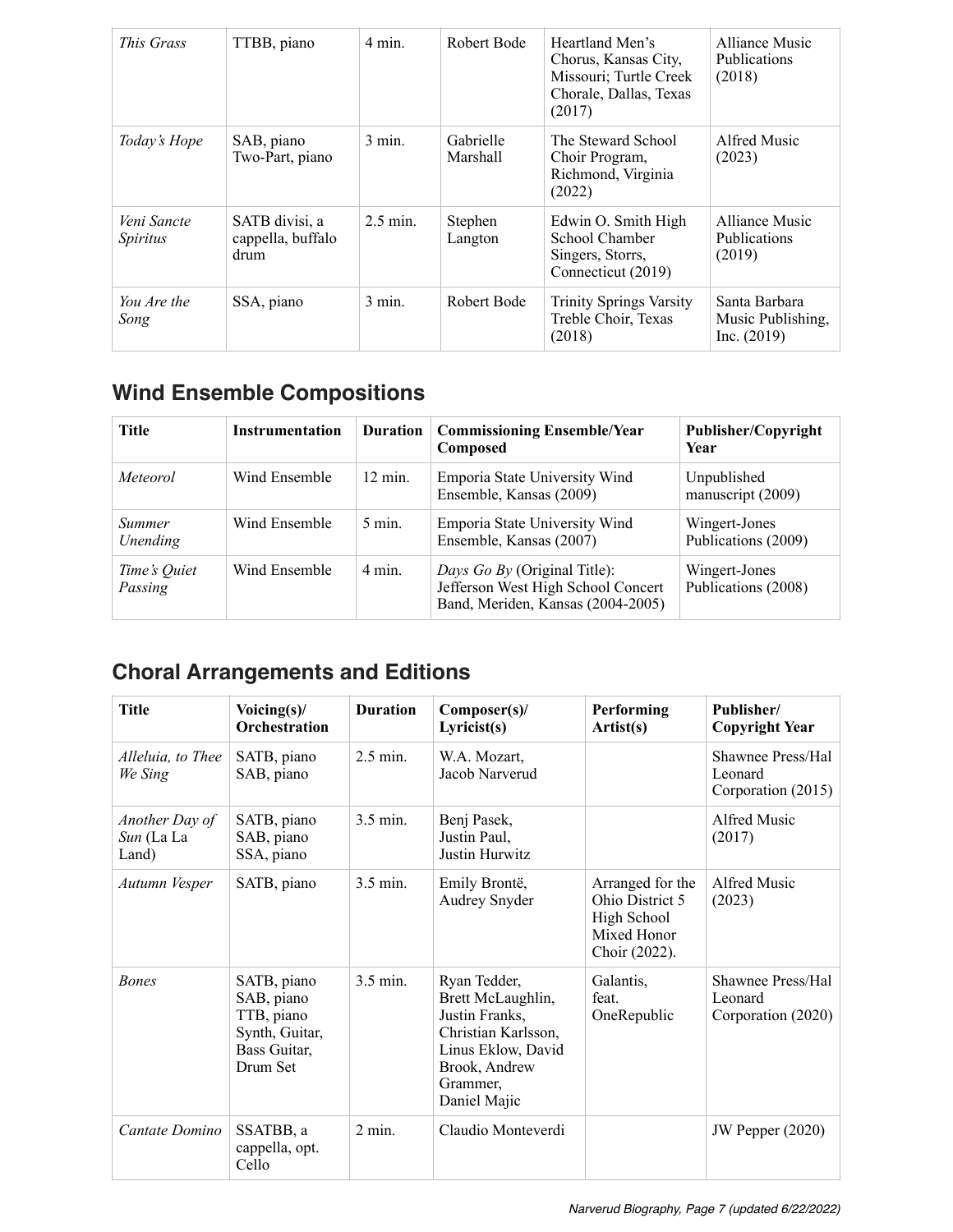| Dust in the Wind                         | TBB, piano<br>Bass Guitar,<br><b>String Quartet</b>                                                         | 3 min.           | Kerry Livgren                                                             | Kansas                              | Shawnee Press/Hal<br>Leonard<br>Corporation (2014)                                                |
|------------------------------------------|-------------------------------------------------------------------------------------------------------------|------------------|---------------------------------------------------------------------------|-------------------------------------|---------------------------------------------------------------------------------------------------|
| For Forever<br>(Dear Evan<br>Hansen)     | SATB, piano<br>SAB, piano<br>TBB, piano<br>String Quartet,<br>Guitar, Bass<br>Guitar, Drum Set              | 5 min.           | Benj Pasek,<br>Justin Paul                                                | <b>Ben Platt</b>                    | Hal Leonard<br>Corporation (2017)                                                                 |
| Found/Tonight                            | SATB, piano<br>SAB, piano<br>TTB, piano<br><b>String Quartet</b>                                            | $3$ min.         | Benj Pasek,<br>Justin Paul,<br>Lin-Manuel Miranda,<br>Alex Lacamoire      | Ben Platt,<br>Lin-Manuel<br>Miranda | Alfred Music<br>(2020)                                                                            |
| Gloria (The<br>Twelfth Mass)             | TTBB, piano<br><b>String Quartet</b>                                                                        | 4 min.           | W.A. Mozart,<br>Wenzel Müller                                             |                                     | Santa Barbara<br>Music Publishing,<br>Inc. $(2014)$                                               |
| Happier                                  | SATB, piano<br>SAB, piano<br>TTB, piano<br>Synth, Guitar,<br>Bass Guitar,<br>Drum Set                       | 4 min.           | Christopher<br>Comstock, Steve<br>Mac,<br>Dan Smith                       | Marshmellow,<br>feat. Bastille      | Shawnee Press/Hal<br>Leonard<br>Corporation (2020)                                                |
| <b>I</b> Lived                           | SATB, piano<br>SAB, piano<br>SSA, piano<br>Synth, Guitar,<br>Bass Guitar,<br>Drum Set                       | 4 min.           | Ryan Tedder,<br>Noel Zancanella                                           | OneRepublic                         | Shawnee Press/Hal<br>Leonard<br>Corporation (2015)                                                |
| I Put a Spell on<br>You (Hocus<br>Pocus) | SATB, piano<br>SAB, piano<br>SSA, piano<br>(with opt.<br>instruments)                                       | 2.5 min.         | Jay Hawkins                                                               | <b>Bette Midler</b>                 | Alfred Music<br>(2022)                                                                            |
| Ich will den<br>Herrn loben<br>allezeit  | SATB, a<br>cappella                                                                                         | 1.5 min.         | Georg Philipp<br>Telemann                                                 |                                     | Santa Barbara<br>Music Publishing,<br>Inc. $(2015)$                                               |
| In My Blood                              | SATB, piano<br>SAB, piano<br>TTB, piano<br>Acoustic Guitar,<br>Electric Guitar,<br>Bass Guitar,<br>Drum Set | $4 \text{ min.}$ | Shawn Mendes, Geoff<br>Warburton, Teddy<br>Geiger,<br><b>Scott Harris</b> | <b>Shawn Mendes</b>                 | Shawnee Press/Hal<br>Leonard<br>Corporation (2018)                                                |
| Jambo                                    | SATB, a<br>cappella<br>SAB, a cappella<br>SSA, a cappella<br>TBB, a cappella<br>djembe 1,<br>djembe 2       | $3 \text{ min.}$ | Teddy Kalanda<br>Harrison                                                 | Them<br>Mushrooms                   | Santa Barbara<br>Music Publishing,<br>Inc.<br>(SATB: 2015,<br>SAB: 2013, SSA:<br>2013, SAB: 2013) |
| Jerusalema                               | SATB divisi, a<br>cappella<br>djembe 1,<br>djembe 2                                                         | 3.5 min.         | Kaugelo Moagi,<br>Nomcebo Nkwanyana                                       | Master KG feat.<br>Nomcebo          | Alfred Music<br>(2023)                                                                            |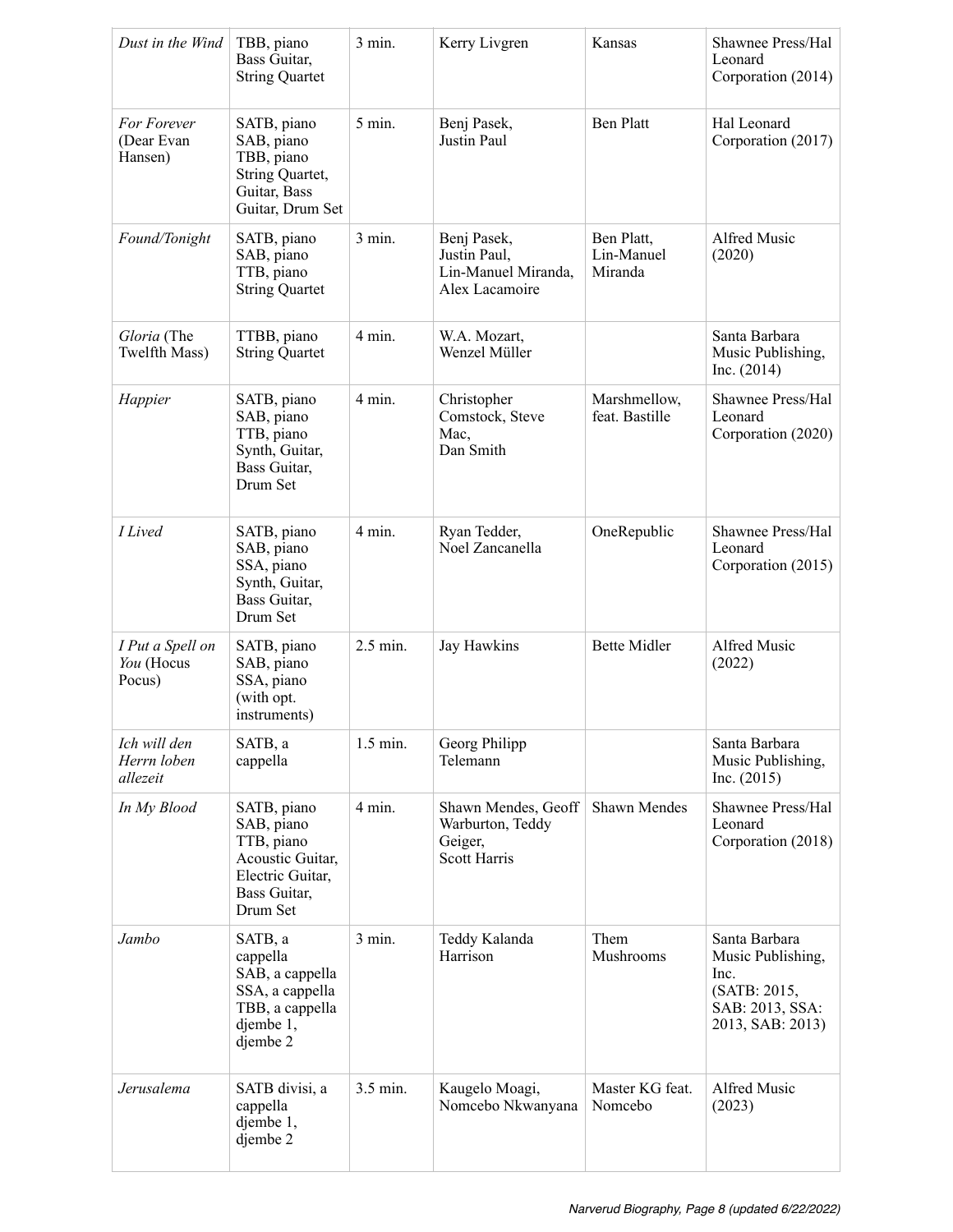| Jitterbug (The<br>Wizard of Oz)                     | SATB, piano<br>SAB, piano<br>SSA, piano<br><b>B-flat Clarinet,</b><br><b>String Bass</b>                 | 3 min.           | Harold Arlen,<br>E.Y. Harburg                                     | Judy Garland                                                                   | Alfred Music<br>(2017)                              |
|-----------------------------------------------------|----------------------------------------------------------------------------------------------------------|------------------|-------------------------------------------------------------------|--------------------------------------------------------------------------------|-----------------------------------------------------|
| Kansas City<br>Kitty (Kansas<br>City Kitty)         | TBB, piano<br>Fiddle,<br><b>String Bass</b>                                                              | $3$ min.         | Walter Donaldson,<br><b>Edgar Leslie</b>                          | Andy Williams                                                                  | Santa Barbara<br>Music Publishing,<br>Inc. (2013)   |
| Learning to<br>Love Again                           | TBB, piano                                                                                               | 4.5 min.         | Mat Kearney                                                       | Mat Kearney                                                                    | Hal Leonard<br>Corporation (2016)                   |
| Let the Sea<br>Make a Noise<br>(Chandos<br>Anthems) | SSA, piano<br><b>String Quartet</b>                                                                      | $2 \text{ min.}$ | G.F. Handel                                                       |                                                                                | Santa Barbara<br>Music Publishing,<br>Inc. $(2017)$ |
| Light in the<br>Hallway                             | SATBB, a<br>cappella                                                                                     | 4 min.           | Audra Mae, Scott<br>Hoying, Mitch Grassi                          | Pentatonix                                                                     | Alfred Music<br>(2017)                              |
| Little Jack<br>Frost, Get Lost                      | SATB, piano<br>SSA, piano<br>Three-part,<br>piano<br>Two-part, piano<br>Guitar, Bass<br>Guitar, Drum Set | 2.5 min.         | Al Stillman,<br>Seger Ellis                                       | Bing Crosby,<br>Peggy Lee,<br>Seth<br>MacFarlane,<br>Norah Jones               | Shawnee Press/Hal<br>Leonard<br>Corporation (2017)  |
| Long Ago<br>(In the Bleak<br>Midwinter)             | SATB, piano,<br>opt. string<br>quartet                                                                   | $5 \text{ min.}$ | Christina Rossetti,<br><b>Gustav Holst</b>                        | Arrangement<br>commissioned<br>by Marble Falls<br>High School<br>Choirs, Texas | Santa Barbara<br>Music Publishing,<br>Inc. $(2022)$ |
| Magnificat                                          | SATB,<br>keyboard, opt.<br>string quartet                                                                | 8 min.           | Leonardo Leo                                                      | Tallgrass<br>Chamber Choir                                                     | JW Pepper (2022)                                    |
| Men in Tights<br>(Robin Hood:<br>Men in Tights)     | TBB, piano                                                                                               | 1.5 min.         | Mel Brooks                                                        |                                                                                | Shawnee Press/Hal<br>Leonard<br>Corporation (2016)  |
| Mercy                                               | SATB, piano<br>SAB, piano<br>TTB, piano                                                                  | 3.5 min.         | Shawn Mendes,<br>Teddy Geiger, Danny<br>Parker, Ilsey Juber       | Shawn Mendes                                                                   | Shawnee Press/Hal<br>Leonard<br>Corporation (2017)  |
| <b>Musicks Empire</b>                               | SSAA, a<br>cappella<br>TTBB, a<br>cappella                                                               | 4 min.           | Andrew Marvell,<br>Lloyd Pfautsch                                 |                                                                                | Lawson-Gould<br>(2022)                              |
| My Spirit Looks                                     | SSATTB, a<br>cappella                                                                                    | $2$ min.         | Issac Watts,<br>Daniel Read                                       | <b>Bradley</b><br>University<br>Chorale, Illinois                              | Santa Barbara<br>Music Publishing,<br>Inc. $(2022)$ |
| You Are the New<br>Day                              | SATB, piano<br>SSA, piano                                                                                | $3 \text{ min.}$ | John David,<br>Peter Knight                                       | The King's<br>Singers                                                          | Hal Leonard<br>Corporation (2017)                   |
| New Year's Day                                      | SATB, piano<br>SAB, piano<br>TTB, piano<br>Synth, Bass<br>Guitar, Drum Set                               | $4 \text{ min.}$ | Mitch Grassi, Scott<br>Hoying, Kevin<br>Olusola, Sam<br>Hollander | Pentatonix                                                                     | Shawnee Press/Hal<br>Leonard<br>Corporation (2016)  |
| O Burning<br>Mountain                               | SATB, piano                                                                                              | $3$ min.         | Neil Ginsberg                                                     | Tallgrass<br>Chamber Choir                                                     | Santa Barbara<br>Music Publishing,<br>Inc. $(2014)$ |

*Narverud Biography, Page 9 (updated 6/22/2022)*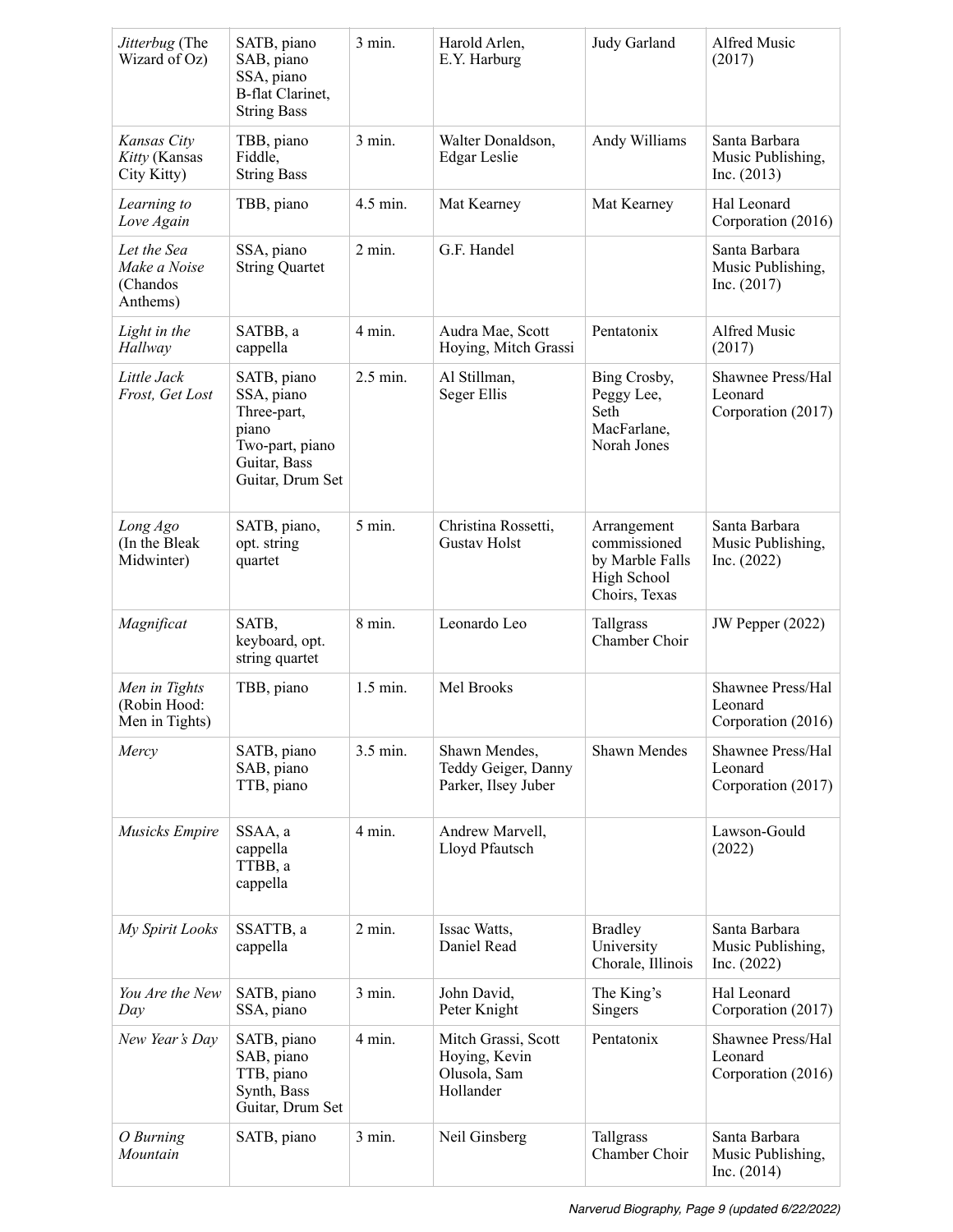| O Come, All Ye<br>Faithful                                     | SATB divisi, a<br>cappella,<br>djembe, shaker,<br>shekere                                                           | 4 min.            | Traditional,<br>Pentatonix,<br>Ben Bram                     | Pentatonix                                    | Shawnee Press/Hal<br>Leonard<br>Corporation (2017)  |
|----------------------------------------------------------------|---------------------------------------------------------------------------------------------------------------------|-------------------|-------------------------------------------------------------|-----------------------------------------------|-----------------------------------------------------|
| O Lord, the<br>Maker of All<br><b>Things</b>                   | SATB, a<br>cappella                                                                                                 | 3 min.            | William Mundy                                               |                                               | <b>JW Pepper (2020)</b>                             |
| O Praise the<br>Lord with Heart<br>and Voice (The<br>Creation) | SSA, piano,<br><b>String Quartet</b>                                                                                | $2$ min.          | Franz Joseph Haydn                                          |                                               | Santa Barbara<br>Music Publishing,<br>Inc. $(2014)$ |
| O Sing, My Soul                                                | SATB, organ,<br>brass quintet                                                                                       | 6.5 min.          | Tune: O Store Gud<br>Lyrics: Joshua East,<br>Jacob Narverud |                                               | <b>Alliance Music</b><br>(2016)                     |
| O Sole Mio                                                     | TBB, piano                                                                                                          | 3.5 min.          | Eduardo di Capua                                            | Il Volo                                       | Santa Barbara<br>Music Publishing,<br>Inc. $(2016)$ |
| Over the<br>Rainbow (The<br>Wizard of Oz)                      | SSA, piano,<br>violin                                                                                               | $5$ min.          | Harold Arlen,<br>E.Y. Harburg                               |                                               | SSA: Alfred Music<br>(2016)                         |
| Pompeii                                                        | SATB, piano<br>SAB, piano<br>TTBB, piano<br>Bass Guitar,<br>Drum Set                                                | 3.5 min.          | Dan Smith                                                   | <b>Bastille</b>                               | Shawnee Press/Hal<br>Leonard<br>Corporation (2014)  |
| Prairie Lullaby<br>(Home on the<br>Range)                      | SATB, piano<br>SSA, piano<br>TBB, piano                                                                             | 4.5 min.          | Brewster Higley,<br>Daniel Kelley,<br>Jacob Narverud        | <b>SATB: Kansas</b><br>City Chorale<br>(2022) | Santa Barbara<br>Music Publishing,<br>Inc. $(2022)$ |
| Prayer of Peace                                                | SATB, piano,<br>horn                                                                                                | 3.5 min.          | Tune: St. Michael,<br>Lyrics: Robert B.Y.<br>Scott          |                                               | Lawson-Gould<br>(2017)                              |
| Quest of the<br>Kings                                          | TTBB, a<br>cappella, bass<br>drum                                                                                   | 3 min.            | John Henry Hopkins<br>Jr.                                   |                                               | Santa Barbara<br>Music Publishing,<br>Inc. $(2014)$ |
| Run                                                            | SATB, piano<br>SAB, piano<br>TBB, piano<br>synth, guitar,<br>bass guitar, drum<br>set                               | $3$ min.          | Brent Kutzle, John<br>Nathaniel, Tyler Spry,<br>Ryan Tedder | OneRepublic                                   | Hal Leonard<br>Corporation (2022)                   |
| Selig sind die<br><b>Toten</b>                                 | SSATBB, a<br>cappella                                                                                               | $4 \text{ min}$ . | Heinrich Schütz                                             | Tallgrass<br>Chamber Choir                    | <b>JW Pepper (2020)</b>                             |
| Sicut locutus est<br>(Magnificat)                              | SATB, piano                                                                                                         | $2 \text{ min.}$  | J.S. Bach                                                   |                                               | Santa Barbara<br>Music Publishing,<br>Inc. $(2019)$ |
| Sing Together                                                  | SATB, ukulele<br>SAB, ukulele<br>Two-part,<br>ukulele<br>SSA, ukulele<br>TTBB, ukulele<br>opt. guitar,<br>accordion | 3.5 min.          | Patrick Monahan,<br>Espen Lind,<br>Amund Bjorklund          | Train                                         | Shawnee Press/Hal<br>Leonard<br>Corporation (2020)  |